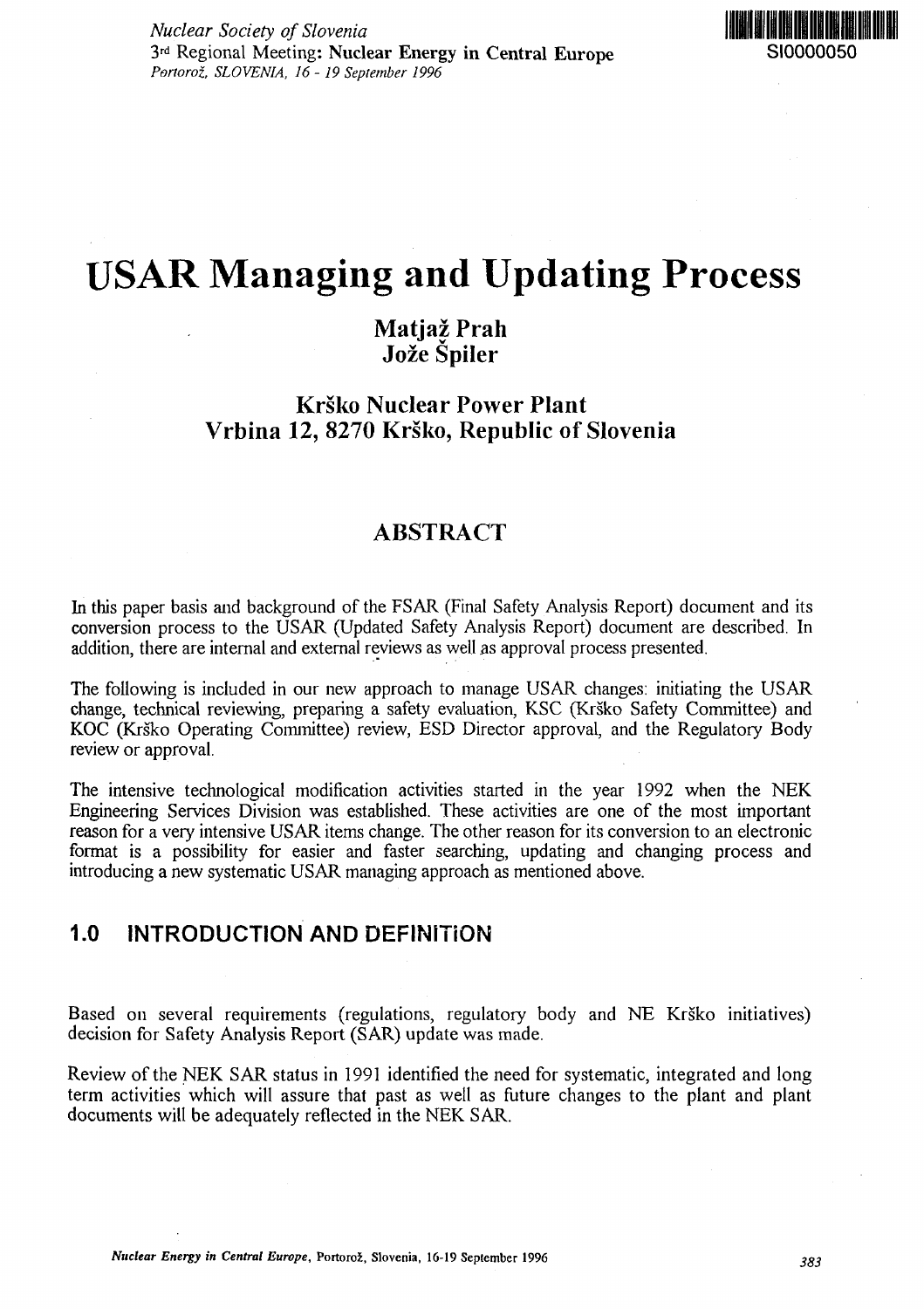The following major activities were performed for the successfull implementation of the project:

- 1. Identification, documentation and reporting of all changes to the plant and plant documents which were not described in the FSAR as submitted to regulatory body;
- 2. Preparation of the corresponding USAR text for each identified change and corresponding review and approval process;
- 3. Conversion of the FSAR text, drawings and figures to the electrobnic media and incorporation of all changes into the revision 0 of USAR;
- 4. Introduction of systematic and integrated process for all future changes to the USAR and preparation of associated revisions.

The overall project was completed in a two year period by the NEK architect engineer Gilbert/Commonwealth and NEK.

#### Change Package

A package of each individual change which modifies the USAR. Each change package contains: a cover sheet, mark-up copies of all affected pages of the USAR, the list of source documents for the change and list of references and Safety Evaluation Screening and Safety Evaluation package.

#### FSAR

Final Safety Analysis Report. The Safety Analysis Report originally prepared for the Licensing of Krsko, including any revisions or changes made prior to February 1, 1992 and submitted to the regulatory body.

#### USAR

Updated Safety Analysis Report (USAR) is based upon the existing FSAR, but is updated to include all applicable changes to the plant and plant documents.

## **2.0 START OF PROJECT**

For that big project, Krsko NPP prepared the program which was based on the following assumptions:

- a. USAR has to follow the content and format of FSAR;
- b. All changes and modifications which are implemented at least 6 months before USAR issuance have to be incorporated in USAR rev.O;
- C. New document, USAR, rev.O, will be the basic document for all future revisions;
- d. USAR has to be prepared in such a way that revision process for future USAR revisions is easy, and that tracking of each change and revision is available.

The FSAR to the USAR conversion process included all of the following activities: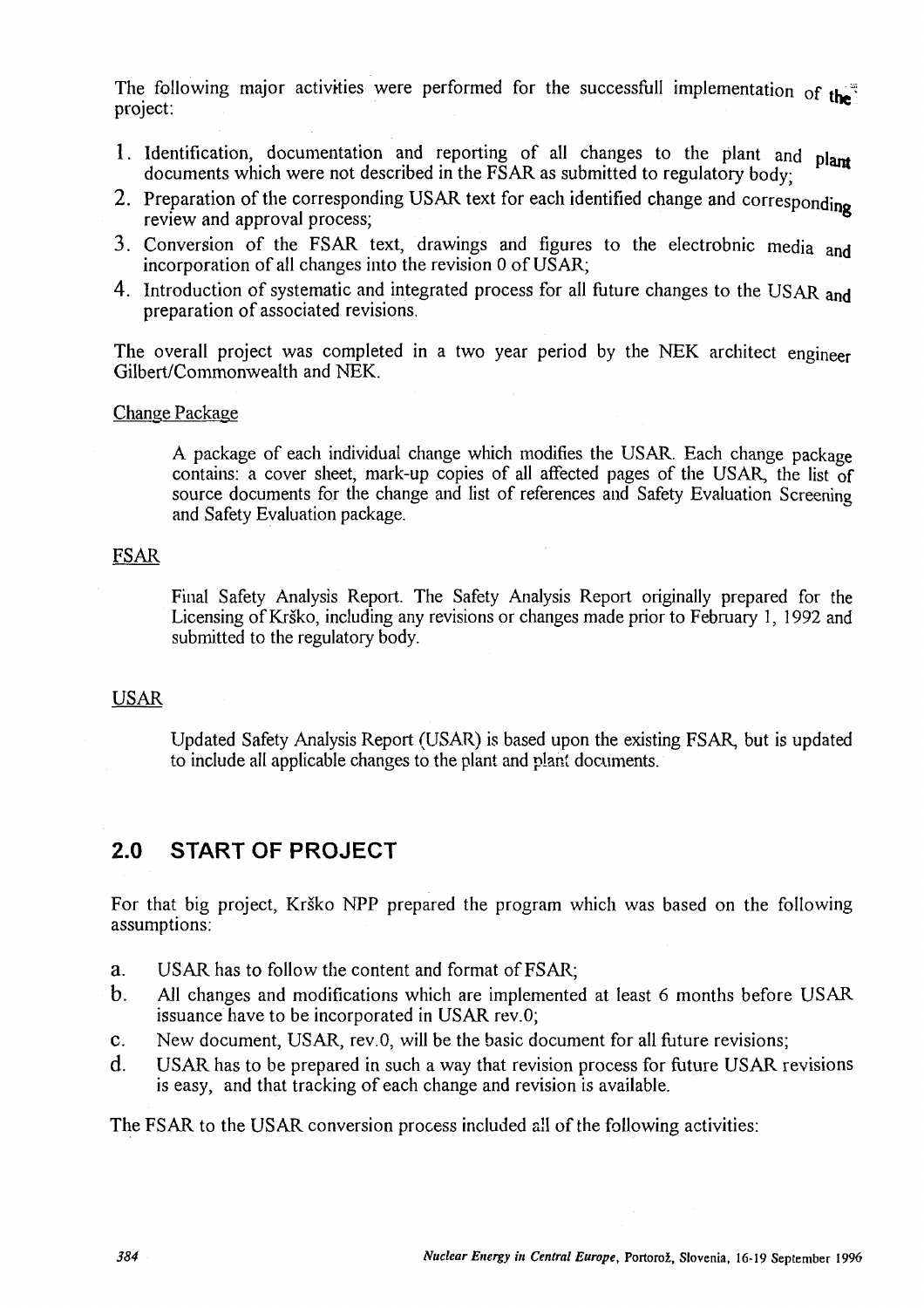- **ig.** magnetic media storage;
- $\mathbf{b}$ , computer text processing;
- $\epsilon_c$  computer figures processing;
- d. modifications review;
- e. limiting conditions for operation review;
- f FSAR figures conversion into electronic format (CADD);
- g. procedures development;
- $\tilde{h}$ . implementation of changes of Chapter 4 (reactor core, VANTAGE 5 IFBA fuel, enhancement in thermal-hydraulic analysis...) and Chapter 15 (safety analyses, NRC RG 1.70, rev.3 format, 18% SGTP criteria implementation, etc.).

The first step was updating the USAR procedure development. After that, the detailed review of implemented modifications, license amendments, charts and diagrams and limiting conditions for operation were performed. This approach included the USAR Change Packages preparation which were necessary for the USAR changes.

About 200 of the most important flow diagrams and charts (drawings) as part of the USAR modernisation program were reviewed and converted to CADD electronic format involving the Krsko NPP personnel training and procedures development.

After all these activities the NEK USAR, rev. 0 was fully prepared and issued.

The benefits of USAR issuance are:

- a. an excellent basis for future revisions and computer searching is enabled,
- b. all changes in the USAR are documented,
- C. effective pages control is implemented,
- d. the USAR change packages as the USAR change process are incorporated and the approval process is fully defined and documented,
- e. new procedures for the USAR changes are developed,
- f. flow diagrams are updated and converted to electronic format.

The USAR, rev. 0 was issued with the effective date of October  $26<sup>th</sup>$ , 1992.

In accordance to the before mentioned procedure, the revisions 1 and 2 of the USAR were issued with effective date of September  $1^{st}$ , 1994 and August  $3^{rd}$ , 1995, respectively.

In figure 1 the number of change packages per revision is shown.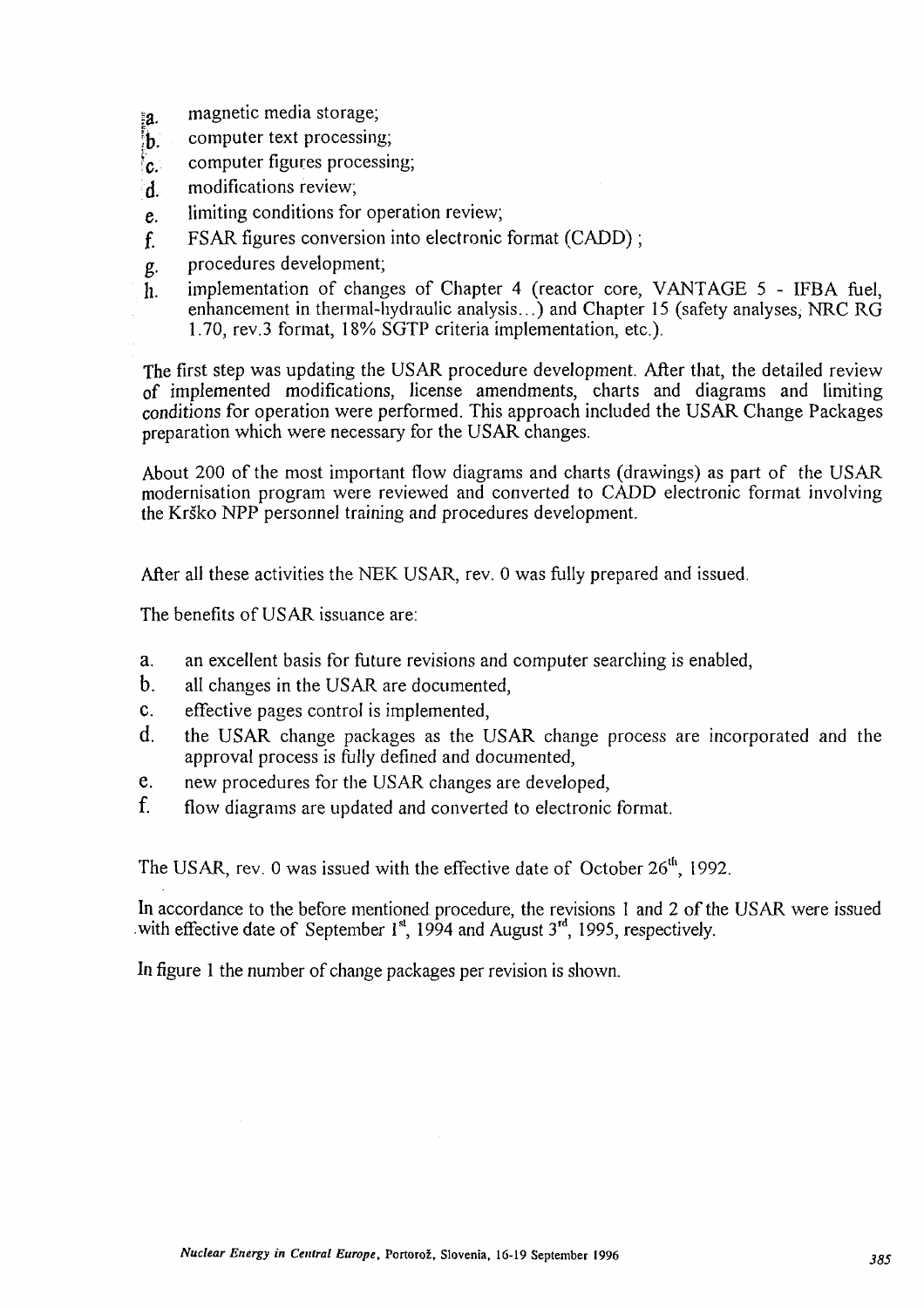Figure 1



### 3.0 USAR CHANGE PROCESS

فتراب  $\sim$   $\star$ 

The new procedure ESP-2.302 ADMINISTRATION OF CHANGES TO THE USAR is developed to assure that USAR Change process is in accordance with 10 CFR and the Slovenian law and that each step of a process is controlled and well managed.

In Figure 2, the USAR Change process flow - chart is shown.

*386 Nuclear Energy in Central Europe,* Portoroz, Slovenia, 16-19 September 1996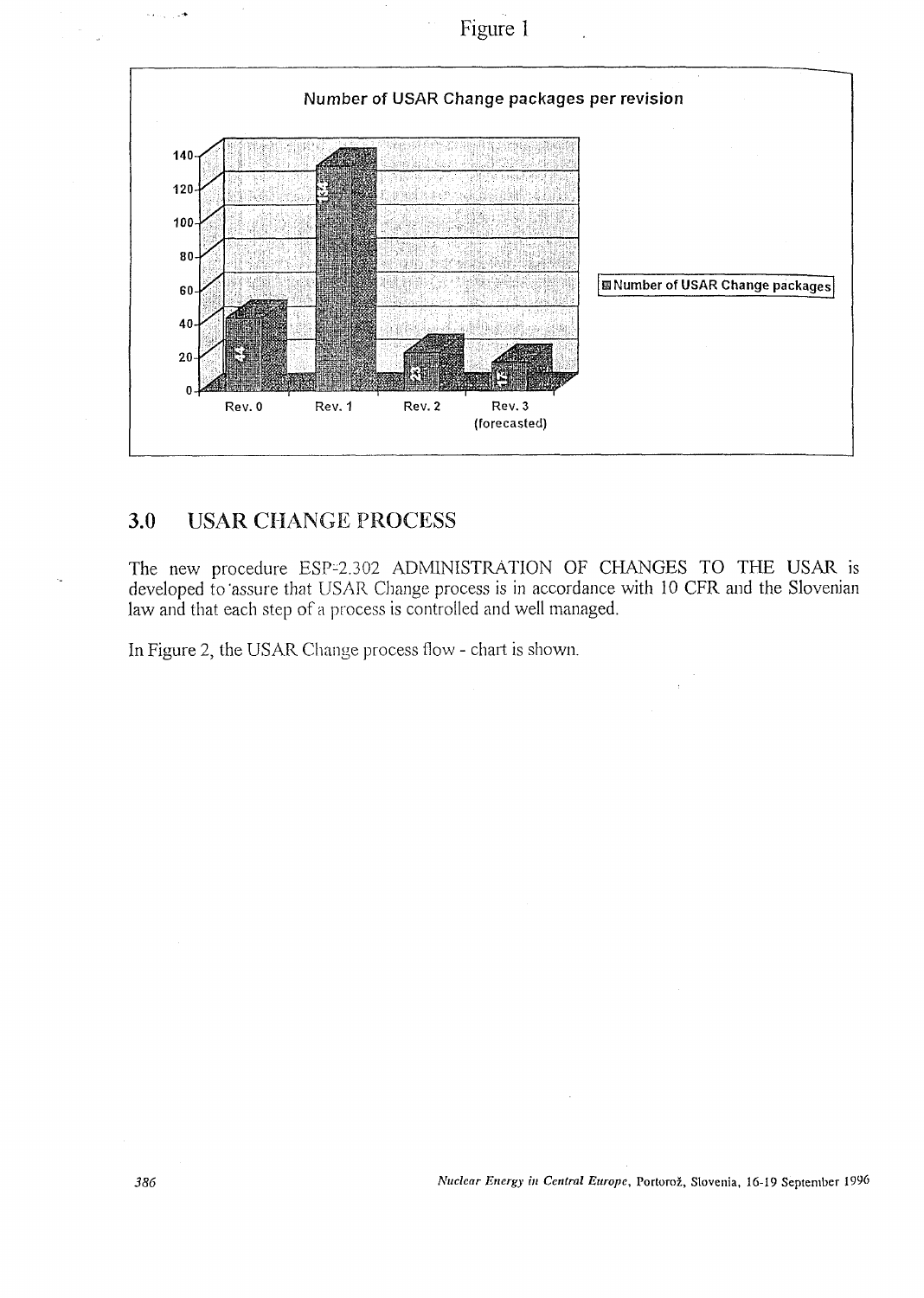Figure 2



There is necessary to highlight that Pravilnik E2, PRAVILNIK O IZDELAVI IN VSEBINI VARNOSTNEGA POROCILA IN DRUGE DOKUMENTACIJE, POTREBNE ZA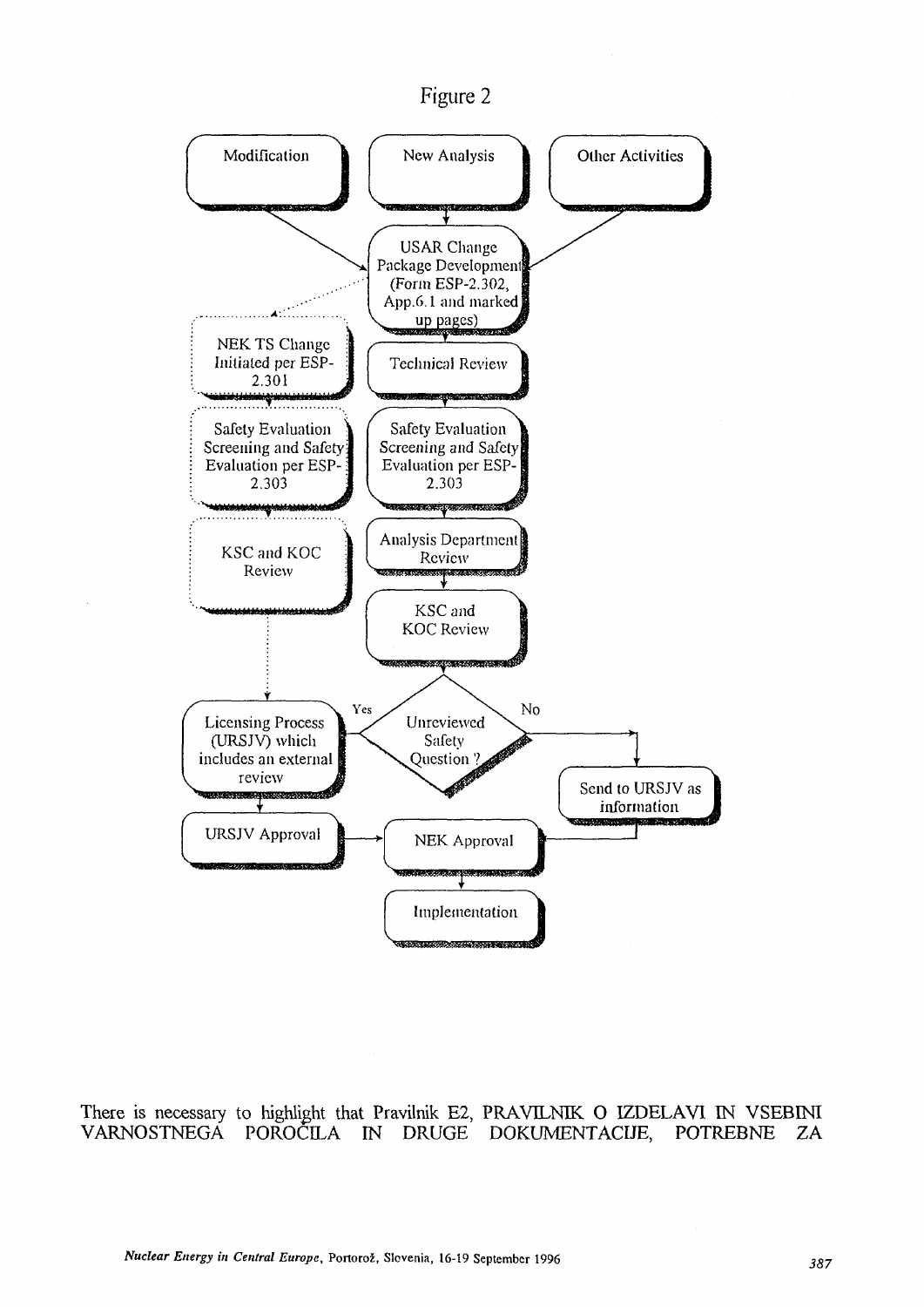UGOTAVLJANJE VARNOSTI JEDRSKIH OBJEKTOV, Official Gazette SFRJ 68/88, defines three change categories of the USAR:

- a. changes which may be implemented without prior approval of regulatory body and regulatory body has to be informed of that changes after implementation,
- b. changes which may be implemented without prior approval of regulatory body and regulatory body has to be informed of that changes before implementation,
- C. changes which must not be implemented prior approval of regulatory body.

Because there are no criteria for categorisation, Krsko NPP decided to implement the 10 CFR 50.59 rule. For that purpose, the new procedure ESP-2.303, AUTHORIZATION OF CHANGES TESTS AND EXPERIMENTS (10 CFR 50.59 REVIEWS) was developed. The adoption of that rule in the specific case of the USAR changes is shown on previous flow chart in Safety Evaluation Screening and Safety Evaluation preparation step.

Krško NPP takes the following approach: if an unreviewed safety question appears, the whole licensing process starts; if there are no unreviewed safety questions, the regulatory body is informed about the modification or other activities which involve the USAR change, and the USAR Change Package is sent to the Regulatory Body before the USAR change is implemented.

# **4.0 FUTURE ACTIVITIES**

Of course, after all that hard work which has been done, there is some work still remaining for the future. Our wish is to fix all eventually missing information to get the best possible document representing Krsko NPP, and we will keep working very hard to reach our goal.

In order to intensify the usage of the USAR, the continuous activities of the USAR updating as well as before mentioned procedures enhancement are in progress. In addition, Krsko NPP plans to transform all the USAR chapters and drawings to a special electronic format, called HTML which will be used in Krsko NPP IntraNet system. That will allow everybody who will have the access to use the Krsko NPP IntraNet to full text and drawing searching, copying and printing any part of Krsko NPP USAR.

## **5.0 REFERENCES**

- 5.1 Title 10 Code of Federal Regulations;
- 5.2 Regulatory Guide 1.70, Rev. 1 and Rev.3;
- 5.3 ESP-2.301 "Technical Specification Changes and Licence Amendment";
- 5.4 ESP-2.302 "Administration of changes to the USAR";
- 5.5 ESP-2.303 "Authorisation of changes, tests and experiments (10 CFR 50.59 reviews)";